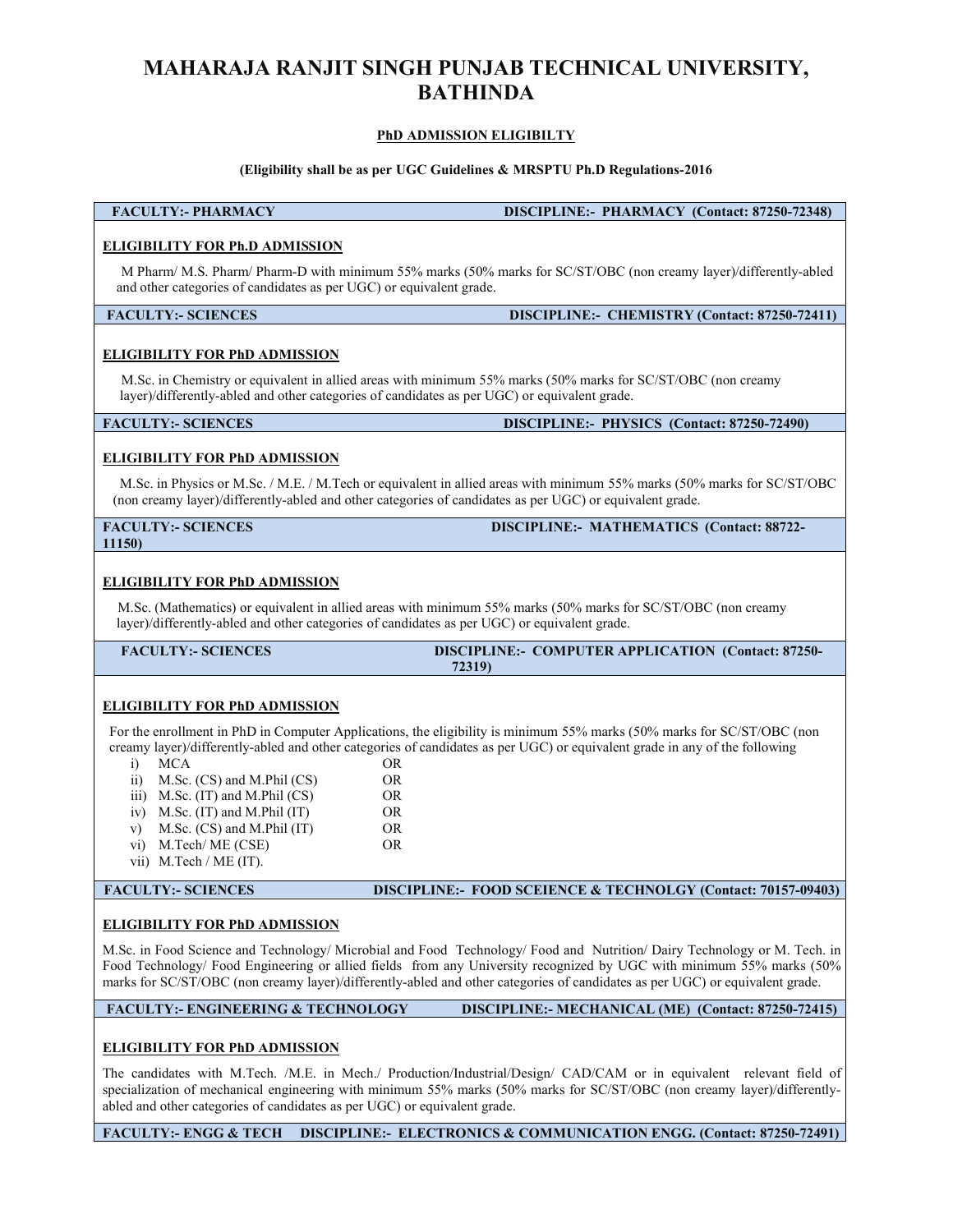ELIGIBILITY FOR PhD ADMISSION<br>
M.Tech/ M.E in ECE/ EE/ EEE/ E&I/ CSE/ IT or equivalent in allied areas with minimum 55% marks (50%)<br>
SC/ST/OBC (non creamy layer)/differently-abled and other categories of candidates as per ELIGIBILITY FOR PhD ADMISSION<br>M.Tech/ M.E in ECE/ EE/ EEE/ E&I/ CSE/ IT or equivalent in allied areas with minimum 55% marks (50% marks for<br>SC/ST/OBC (non creamy layer)/differently-abled and other categories of candidates ELIGIBILITY FOR PhD ADMISSION<br>M.Tech/ M.E in ECE/ EE/ EEE/ E&U/ CSE/ IT or equivalent in allied areas with minimum 55% marks (50% marks for<br>SC/ST/OBC (non creamy layer)/differently-abled and other categories of candidates

ELIGIBILITY FOR PhD ADMISSION<br>
M.Tech/ M.E in ECE/ EE/ EE/ EE/ S&I/ CSE/ IT or equivalent in allied areas with minimum 55% marks (50% marks for<br>
SC/ST/OBC (non creamy layer)/differently-abled and other categories of candid ELIGIBILITY FOR PhD ADMISSION<br>
M.Tech/ M.E in ECE/ EE/ EEE/ E&I/ CSE/ IT or equivalent in allied areas with minimum 55% marks (50%<br>
SC/ST/OBC (non creamy layer)/differently-abled and other categories of candidates as per U ELIGIBILITY FOR PhD ADMISSION<br>M.Tech/ M.E in ECE/ EEV EEV/ E&V/ CSE/ IT or equivalent in allied areas with minimum 55% marks (50% marks for<br>SC/ST/OBC (non creamy layer)/differently-abled and other eategories of candidates ELIGIBILITY FOR PhD ADMISSION<br>SC/ST/OBC (non creamy layer)/differently-abled and other categories of candidates as per UGC) or equivalent grade.<br>FACULTY:- ENGG & TECH DISCIPLINE:- ELECTRICAL ENGG. (EE) (Contact: 87250-7242 ELIGIBILITY FOR PhD ADMISSION<br>SC/ST/OBC (non creamy layer)/differently-abled and other eategories of candidates as per UGC) or equivalent grade.<br>FACULTY:- ENGG & TECH DISCIPLINE:- ELECTRICAL ENGG. (EE) (Contact: 87250-7242 **ELIGIBILITY FOR PhD ADMISSION**<br>
M.Tech<sup>/</sup> M.E in ECE<sup>*/ EE/ EEE/ E&U* CSE<sup>*/*</sup> IT or equivalent in allied areas with minimum 55% marks (50°<br>
SC/ST/OBC (non creamy layer)/differently-abled and other categories of candidate</sup> ELIGIBILITY FOR PhD ADMISSION<br>M.Tech/ M.E in ECE/ EE/ EE/ CSE/ IT or equivalent in allied areas with minimum 55% marks (50% marks for<br>CS/ST/OBC (non creamy layer)/differently-abled and other categories of candidates as per ELIGIBILITY FOR PhD ADMISSION<br>M.Tech/ M.E. in ECE/ EEP EEE/ E&V CSE/ IT or equivalent in allied areas with minimum 55% marks (50% marks for<br>SC/ST/OBC (non creamy hayer)/differently-abled and other categories of candidates

**ELIGIBILITY FOR PhD ADMISSION**<br>
M. Tech<sup>/</sup>M.E. in ECE/EE/EE/ER/ER/ER/CSE/IT or equivalent in allied areas with minimum 55% marks (50% marks for<br>
SC/ST/OBC (one creamy layer)/differently-abled and other eargeories of eandi ELIGIBILITY FOR PhD ADMISSION<br>
M.Tech/ M.E in ECE/ EE/ EEI/ E&I/ CSE/ IT or equivalent in allied areas with minimum 55% marks (50<br>
SC/ST/OBC (non creamy layer)/differently-abled and other categories of candidates as per UG ELIGIBILITY FOR PhD ADMISSION<br>M.Tech<sup>/</sup> M.E in ECE/ EEV EEV ERV CSE/ T or equivalent in allied areas with minimum 55% marks (50% marks for<br>SCSTOBC (tom recumy layer)/differently-abled and other categories of candidates as ELIGIBILITY FOR PhD ADMISSION<br>M.Tech M.E. in ECF FEF/ FEF/ ERIC CSE/ IT or equivalent in allied areas with minimum 55% marks (50% marks for<br>SC/ST/OBC (non creamy layer)/differently-abled and other categories of candidates ELIGIBILITY FOR PhD ADMISSION<br>M.Tech<sup>1</sup>M.E in ECE/ EEL/ ERE/ CSE/ IT or equivalent in allied areas with minimum iSCST/OBC (non creamy layer)/differently-abled and other categories of candidates as per UGC) or example.<br>
FAC ELIGIPLIATY: FOR PhD ADMISSION<br>
ENCEVAL: IL CO. TO ENCEVAL ENGG & TECH DISCIPLINE:- ELECTRICAL ENGG. (EE) (Contact: 87250-72420)<br>
ELIGIPLITY: FOR PhD ADMISSION<br>
M.Tech/M.E in EE/ ECE/EE/E E&I or equivalent in allied areas FACULTY: ENGG & TECH<br>
ELIGIBILITY FOR PhD ADMISSION<br>
M.Tech/M.E. in EE/ECE/EEE/E&I or equivalent in allied areas with minimum 55% marks (50% marks for SC/S<br>
creamy layer)/differently-abled and other categories of candidate ELIGIBILITY FOR PROTOBOX ELIGINATION CONTRIBUTE IN CONTRIBUTE IN A THE CONTRIBUTE IN A MANAGEMENT ON PROTOBOX AND MANAGEMENT OR PROTOBOX (THE SEC/ IT OR PROTOBOX) AND A MANAGEMENT OR PROTOBOX (THE SEC/ IT OR PROTOBOX) IN T ELIGIBILITY FOR PhD ADMISSION<br>
M.Tech/M.E in EE/ ECE/ EEF/ E&I or equivalent in allied areas with minimum 55% marks (50% marks for SC/ST/OBC (non<br>
TEACLIFY: ENGG & TECH<br>
FACULTY: ENGG & TECH<br>
ELIGIBILITY FOR PhD ADMISSION<br> ELIGIBILITY FOR PhD ADMISSION<br>
M.Tech<sup>1</sup>M.E in EEF ECK<sup>1</sup> ERE JPE ERE TRIGINGING TO THE TRIGINAL TRIGHT CONDITION CONDITIONS: CONTINUATIVE OR PHD ADMISSION<br>
ELIGIBILITY FOR PhD ADMISSION<br>
ELIGIBILITY FOR PhD ADMISSION<br>
M.T M. Ted: M.E. in EE-ECF EEL CAL or quivalent in allied areas with minimum 55% marks (50% marks for SC/ST/OBC (non<br>
FACULTY:- ENGG & TECH<br>
FACULTY:- ENGG & TECH<br>
DISCIPLINE:- CIVIL ENGG & TECH<br>
DISCIPLINE:- CIVIL ENGG & TECH **ELIGIBILITY FOR PhD ADMISSION**<br> **ELIGIBILITY FOR PhD ADMISSION**<br>
MITCHEV **ELIGIBILITY FOR PhD ADMISSION**<br>
MITCHEV M.E in Civil Engg. or equivalent in allied areas with minimum 55% marks (50% marks for SC/ST/OBC<br>
MITCHV M. **CIBILITY FOR PhD ADMISSION**<br>
Additional En Civil Engry or equivalent in allied areas with minimum 55% marks (50% marks for SC/ST/OBC (non creamy<br>
Volfferently-abled and other estepties of candidates as per UGC) or equiva M.Tech/M.E in Civil Engg. or equivalent in allied area with minimum 55% marks (50% marks for SCST/OBC (non creamy<br>
Heroldivently-abled and orber cangories of candidates as per UGC) or equivalent grade.<br> **ELIGIBILITY FOR Ph** M. Text M. In Civil Lingty required in allied terms with mannian 35% onlines (3/0% marks (or the MLC)<br>May differently-abled and other categories of candidates as per UGC) or equivalent grade.<br> **ELIGIBILITY FOR PhD ADMISSIO** 10.7Y:- ENGG & TECH<br>
1. Master or any other states or any other states or any other in Finance or any other states or any other<br>
1. Master's Degree recognized equivalent in allied areas with minimum 55%<br>
(solve marks for S ENGG & TECH<br>
FOR PhD ADMISSION<br>
FOR PhD ADMISSION<br>
In Textile Technology/Textile Engg/ textile Chemical Processing or equivalent in allied areas with minimum 55%<br>
In Textile Technology/Textile Engg/ textile Chemical Proces (FOR PhD ADMISSION)<br>
In Textile Technology/Textile Forgg/textile Chemical Processing or equivalent in allied areas with minimum 55%<br>
and the SCST/OBC (aon creamy layer)/differently-abled and other categories of candidates (FOR PhD ADMISSION<br>In Textile Technology/Textile Engg/textile Chemical Processing or equivalent in allied areas with minimum 55%<br>Instas for SC/ST/OBC (aon creamy layer)/differently-abled and other categories of candidates in Textile Technology/ Textile Engg./ textile Chemical Processing or equivalent in allied areas with minimum 55<br>hars for SC/ST/OBC (non-creamy layer)/differently-abled and other categories of candidates as per UGC)<br>le.<br>Rec

2. Candidate Technology Textile Tengel recursive C.A. Finance and Courter and Science of M.F. in Textile C. Company C.A. Company C.A. Company C.A. Company C.A. Company C.A. Company C.A. Company C.A. Company C.A. Company C. I grade.<br>
THY FOR PhD ADMISSION<br>
LITY FOR PhD ADMISSION<br>
LITY FOR PhD ADMISSION<br>
ALE in CSE<sup>V</sup> ECE/ IT or equivalent in allied areas with minimum 55% marks (50% marks for SC/ST/OBC (<br>
ALE in CSE/ ECE/ IT or equivalent in a **CHIPLITY FOR PhD ADMISSION**<br>
THELITY FOR PhD ADMISSION<br>
M.E. in CSF/ ECE/ IT or equivalent in allied areas with minimum 55% marks (50% marks)<br>
(Adifferently-select and other categories of eardidates as per UGC) or equival **GIBILITY FOR PhD ADMISSION**<br>
Che M.E. in CSE/ ECE/ IT or equivalent in allied areas with minimum 53% marks (50% marks)/differently-abled and other categories of candidates as per UGC) or equivalent grade with<br>
Distributio **GIBILITY FOR PhD ADMISSION**<br>
Sch<sup>/M</sup>. Eli CISE/ ECE/ IT or equivalent in allied areas with minimum 55% marks (50% marks)<br>
(differently-abled and other categories of candidates as per UGC) or equivalent grade with<br>
Differe ech<sup>/</sup>M.E in CSE<sup>/</sup>ECE<sup>/</sup> IT or equivalent in allied areas with minimum 55% marks (50% marks for SC/ST/C<br>
(Milferently-abled and other categories of eandidates as per UGC) or equivalent grade with B.E/B.Tech<br>
ULTY:- COMMER External technology. The Management Control (William South Management)<br>
1. Analysis of Management Control (C) or equivalent grade with BJ-PH Jesh in any stream of<br>
DETY: COMMERCE AND MANAGEMENT DISCIPLINE:- COMMERCE & MANA

FIRENT WORKER AND MANAGEMENT TRISCIPLINE: COMMERCE & MANAGEMENT (Contact: 87250-72428)<br>
EIEILITY:- COMMERCE AND MANAGEMENT TRISCIPLINE: COMMERCE & MANAGEMENT (Contact: 87250-72428)<br>
SIBILITY FOR PhD ADMISSION<br>
A condidate EXERCT: COMMERCE AND MANAGEMENT DISCIPLINE: COMMERCE & MANAGES<br>
THEILITY FOR PhD ADMISSION<br>
A candidate secking admission to Ph.D. Programme must satisfy the following requirements:<br>
are is degree with at least 55% marks i ULTY:= COMMERCE AND MANAGEMENT DISCIPLINE:= COMMERCE & MANAGES<br>
SIBILITY FOR PhD ADMISSION<br>
A candidate seeking admission to Ph.D. Programme must satisfy the following requirements:<br>
er's degree with at least 55% marks in **GIBILITY FOR PhD ADMISSION**<br>
A candidate seeking admission to Ph.D. Programme must satisfy the following requirements:<br>
er's degree with at least 52% marks in aggregate in the subject concerned or in an allied subject<br>
o **21BILITY FOR PhD ADMISSION**<br>
A candidate seeking admission to Ph.D. Programme must satisfy the following requirements:<br>
A candidate seeking admission to Ph.D. Programme must satisfy the following requirements:<br>
any layer **11. Allied Subjects in Management** and the fullowing requirements:<br>
A candidate seeking admission to Ph.D. Programme must satisfy the following requirements:<br>  $\sigma$  readgree with at least 5% marks in aggregate in the subj A candidate seeking admission to Ph.D. Programme must satisfy the following requirements:<br>
er's degree with at least 55% marks in aggregate in the subject concerned or in an allied subject<br>
1. Muster's Degree or any other A candidate secking administration DHD. Programme must satisfy the following equierements:<br>
are r's degree with at least 55% marks in aggregate in the subject concerned or in an allied subject (50% for SC/S<br>
ny layer)/diff

- -
	-
	-
- 

- 
- 
- 
- 
- 
- 
- 
- 
- 
- 
- 
- 
- 
- 14. Rural Management/Administration/Development